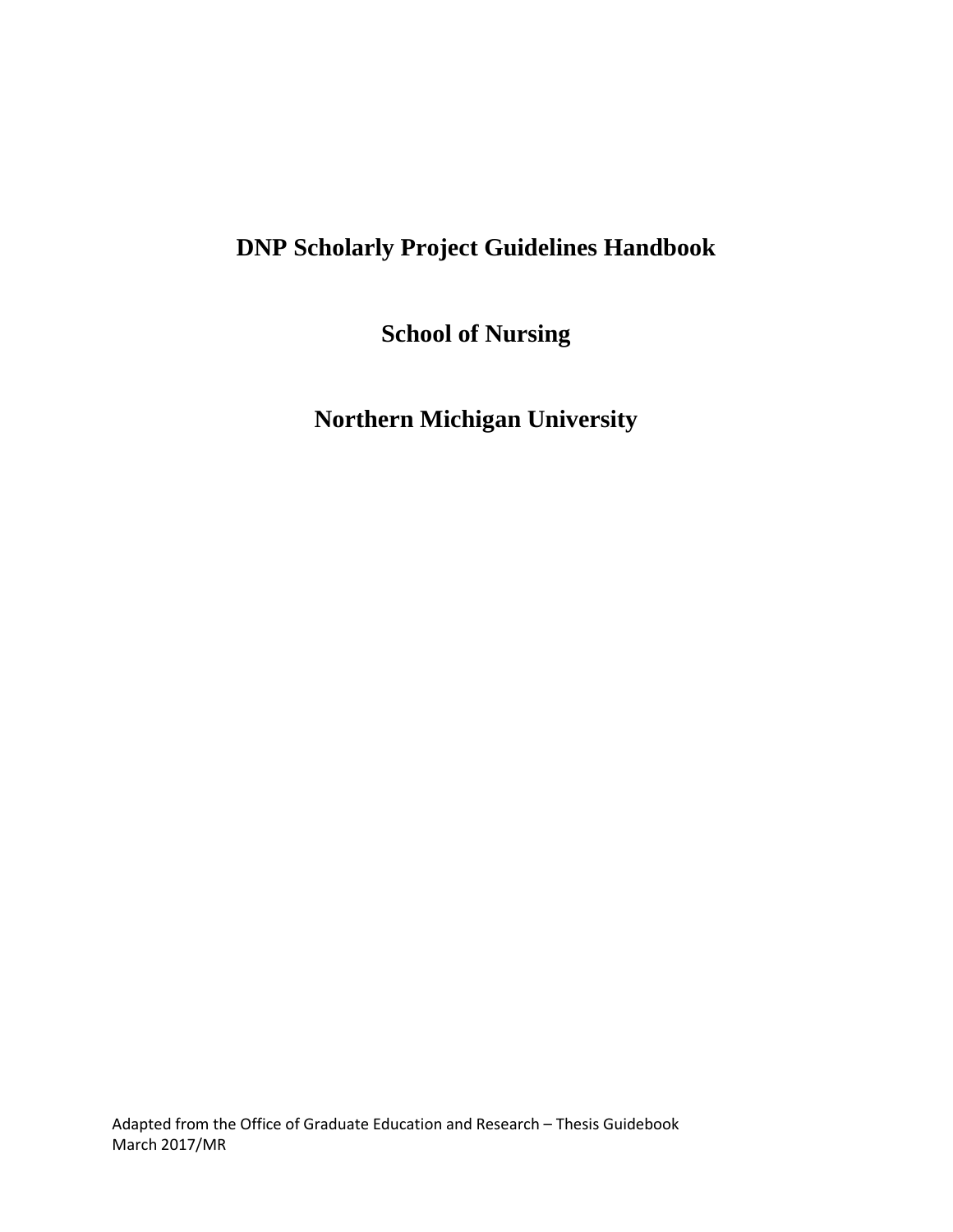# **PREFACE**

The following guidelines describe the DNP scholarly project format required by graduate students in the School of Nursing at Northern Michigan University. All completed DNP student scholarly projects, must meet these requirements. When conflicts arise between formatting recommended by this manual, and that recommended by a specific style guide (APA 6<sup>th</sup> edition), follow the recommendations provided in this manual.

This guide is available on the NMU School of Nursing webpage. If a student does not understand how to format the DNP scholarly project document, that student should contact their faculty chairperson for further assistance.

**All completed DNP Scholarly Projects will be submitted electronically to the NMU Commons at<http://commons.nmu.edu/>**. There is no fee for this service. The NMU Commons is a webpage where faculty and student research and scholarly works are posted for the public to view.

#### **Disposition of the Final Product**

Following a satisfactory oral presentation defense and submission of the final manuscript, a *Verification of Completion of Graduate Projects* form is completed by Melissa Romero, graduate program coordinator and forwarded to the Dean of the Office of Graduate Education and Research. The verification form is available via Melissa Romero.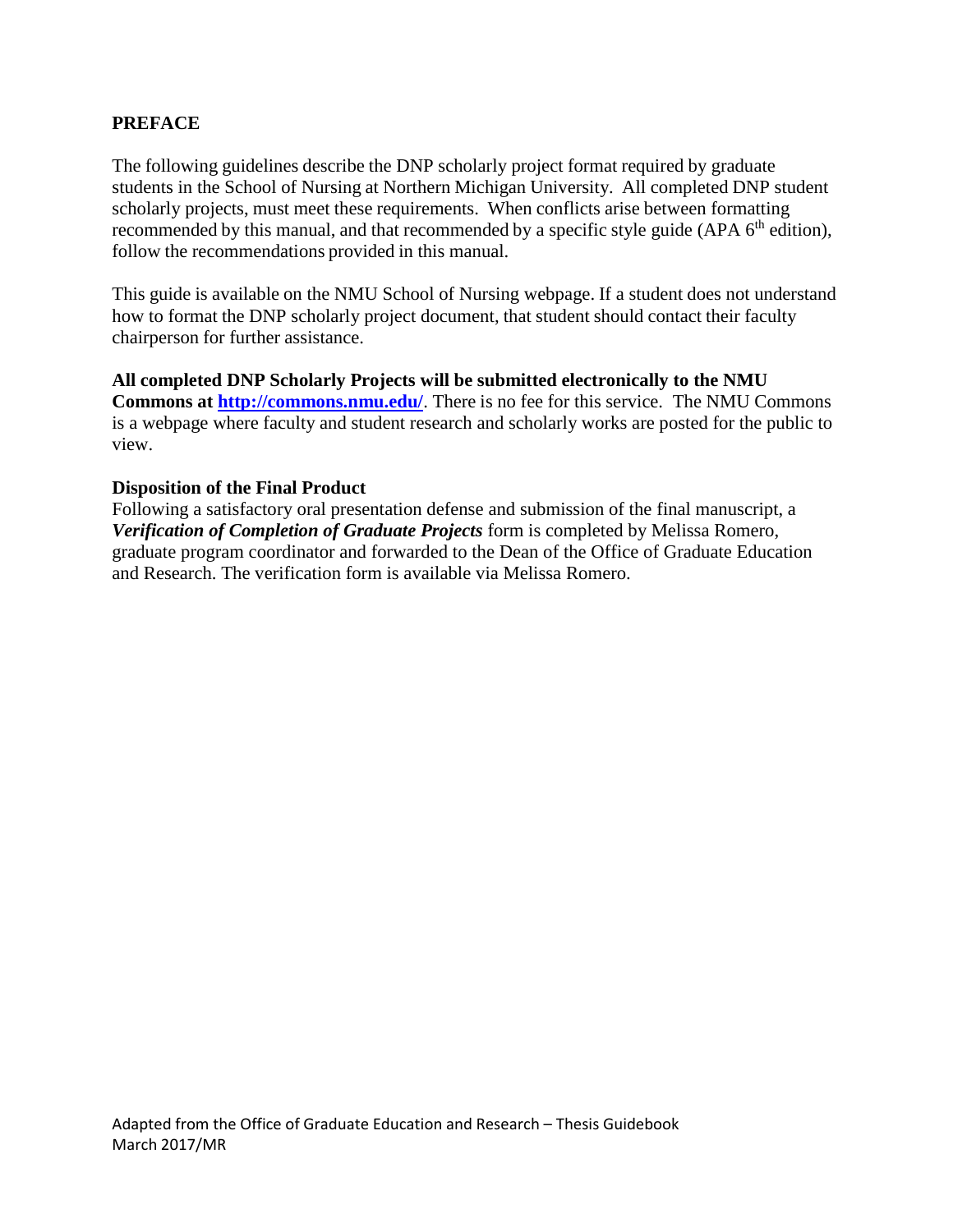# **INTRODUCTION**

These guidelines specify the DNP scholarly project requirements established by the School of Nursing at Northern Michigan University. This guide addresses format and presentation concerns. The School of Nursing assumes that the scholarly project document meets departmental standards and that the final draft has been approved by the faculty chairperson and committee. This handbook also assumes students have good command of the English language and that appropriate standards of usage and APA (6<sup>th</sup> edition) formatting are followed in the document text. All questions regarding the scholarly project format not adequately answered in these guidelines should be directed to the faculty chairperson. Questions about APA formatting can be directed to Mike Strahan, the School of Nursing library liaison.

The School of Nursing requires an oral presentation of the scholarly project. The scholarly project document must be completed before the oral presentation takes place. Students are also required to meet with Mike Strahan via an APA workshop to have the document reviewed for APA formatting errors prior to submission to The Commons.

The completed scholarly project manuscript must conform to the instructions in this handbook as well as to any special requirements of student's faculty chair. Any deviations from these guidelines must be approved by the faculty chair. It is the faculty chair's responsibility to determine whether these deviations are acceptable to the school of nursing before approving the final draft of the project. The School of Nursing and/or Graduate Committee may request reformatting of the manuscript if the deviations are unacceptable. The Graduate Program Coordinator will conduct a final review and approval of the document prior to submission to The Commons.

The student is responsible for making certain that the final manuscript has been approved and signed by all responsible parties (faculty chair, scholarly project committee and department head of nursing). Students with late manuscript submissions will not graduate in a timely manner.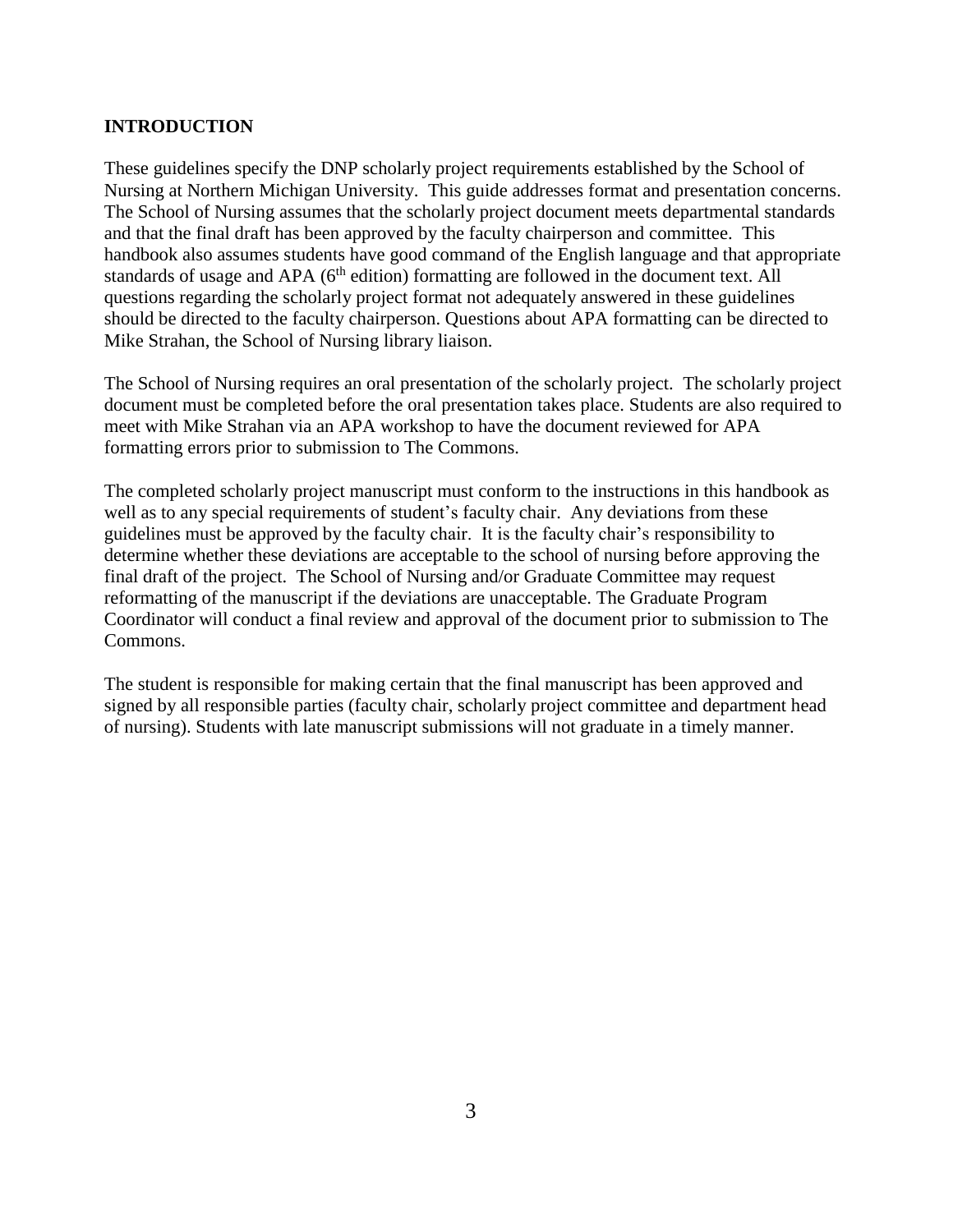# **ACCEPTABLE MANUSCRIPT STYLE GUIDEBOOK**

The School of Nursing requires that the main text (chapters 1- 4) portion of the DNP Scholarly Project paper be written using the *Publication manual of the American Psychological Association*, 6<sup>th</sup> edition.

# **FORMAT REQUIREMENTS**

#### **Fonts**

- Manuscript should be written in 12-point, Times New Roman font.
- Common symbols, such as those in scientific notation, may be used.

### **Text Formatting**

- Text should be left-justified.
- All pages should be double-spaced.
- The left margin should be 1.5 inches wide; all other margins should be 1.0 inch in width.
- Place page numbers at the top right corner of the page.

#### **Spacing**

- Double-space the abstract and the general text of the manuscript.
- Follow the guidelines of APA ( $6<sup>th</sup>$  edition) style. Skip two spaces after the period at the end of each sentence within the body of the paper.
- Any sub-heading at the bottom of a page should have at least two full lines of text below it. Otherwise, the sub-heading should begin on the next page.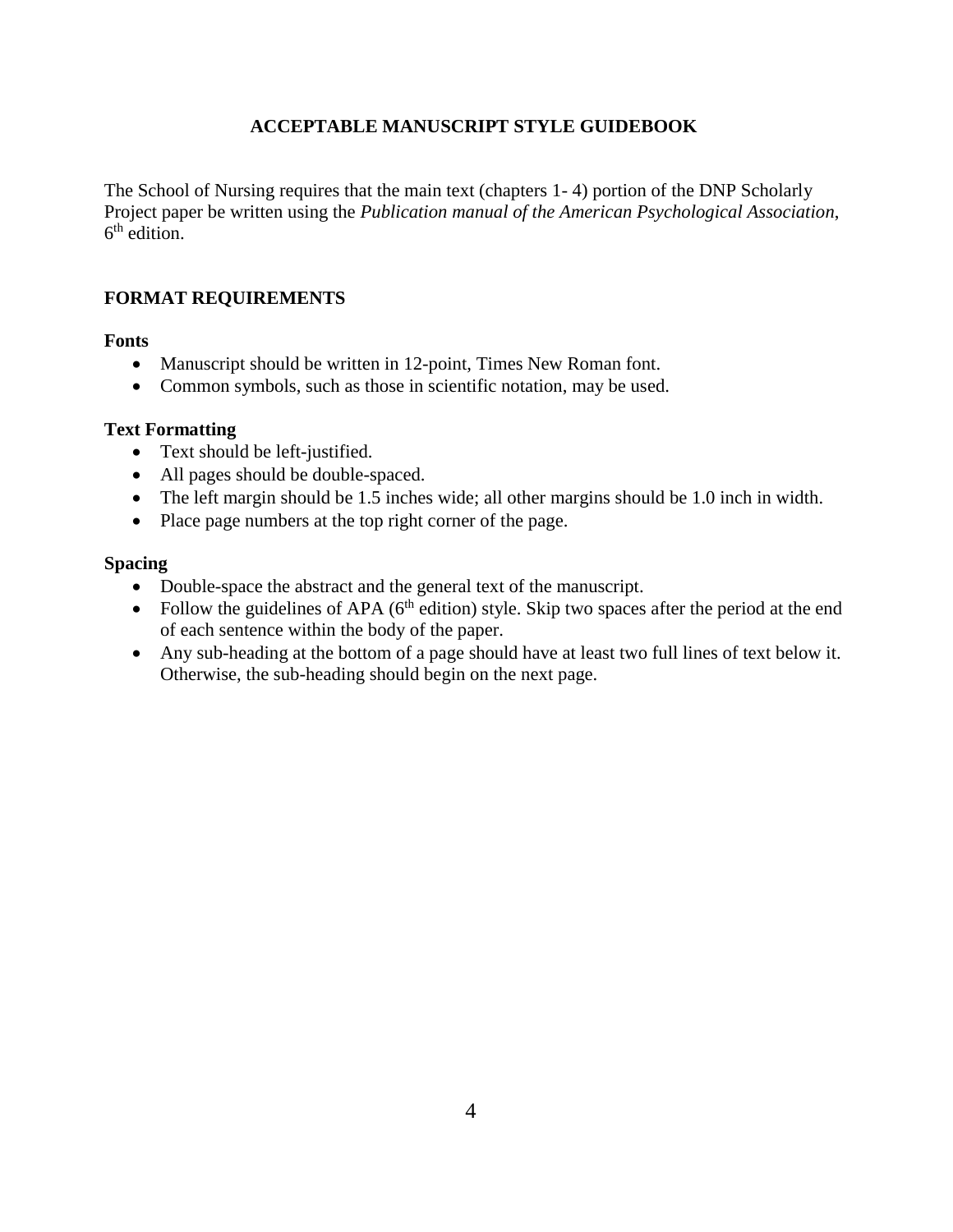#### **Divisions and Subdivisions**

If the text is divided into chapters or subdivided sections, the methods for headings recommended in the APA style manual should be used, with consistency maintained throughout the document.

#### **Footnotes**

The APA style manual provides guidelines for footnoting. The footnoting style must be used consistently throughout the project. All footnotes must conform to margin and font requirements.

# **ORDER OF ELEMENTS AND PAGE NUMBERING**

For the purpose of these guidelines, the manuscript is composed of four distinct parts:

Preliminary Pages Main Text Pages (Chapters  $1 - 4$ ) Reference Pages Appendices

Each of these major parts has several sections, which are to be arranged in the order listed in the following table. The "Preliminary Pages," where numbered, use small Roman numerals (centered at the bottom of each page) and the "Text Pages," "Reference Pages" and "Appendices" use Arabic numerals (at the top right corner of each page).

Table 1, below, lists the order in which the elements of the document should be arranged, indicates which pages should be numbered and the type of numbering to be used, designates required or optional elements, and indicates which elements are listed in the Table of Contents.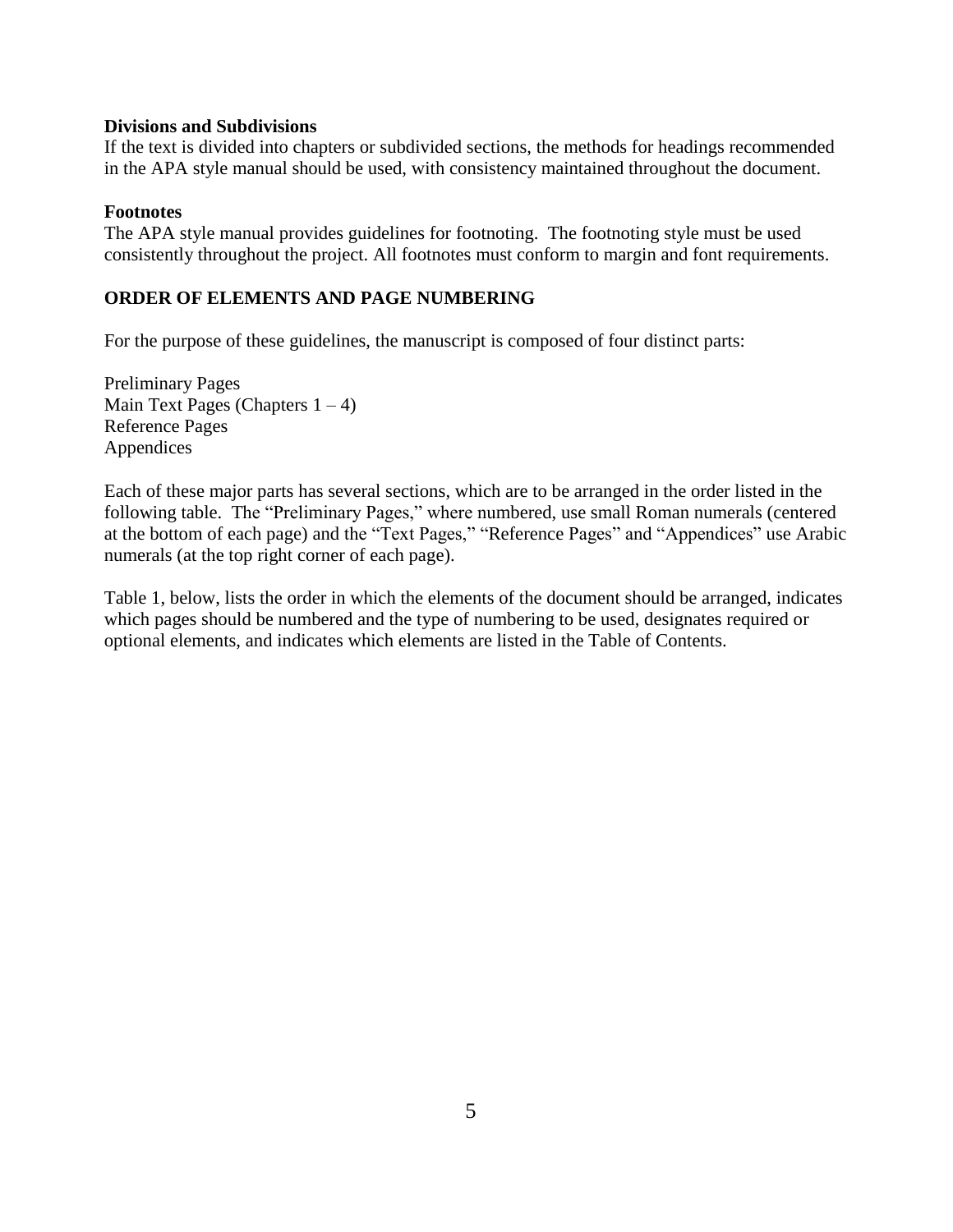| <b>Sequence</b>                                              | Pages to be<br><b>Counted</b> | Required $(R)$ , May<br>be Necessary (MN),<br>Optional $(O)^*$ | <b>List in Table of</b><br><b>Contents</b> |  |  |
|--------------------------------------------------------------|-------------------------------|----------------------------------------------------------------|--------------------------------------------|--|--|
| <b>Title Page</b>                                            | N <sub>o</sub>                | $\mathbb{R}$                                                   | N <sub>o</sub>                             |  |  |
| Signature Approval                                           | N <sub>0</sub>                | $\mathbb{R}$                                                   | N <sub>0</sub>                             |  |  |
| Preliminary Pages: Begin with Roman numerals starting at (i) |                               |                                                                |                                            |  |  |
| Abstract                                                     | Yes                           | $\mathbf R$                                                    | N <sub>o</sub>                             |  |  |
| Copyright Page                                               | Yes                           | $\mathbf R$                                                    | N <sub>o</sub>                             |  |  |
| <b>Dedication Page</b>                                       | Yes                           | O                                                              | N <sub>o</sub>                             |  |  |
| Acknowledgments                                              | Yes                           | O                                                              | N <sub>o</sub>                             |  |  |
| Preface                                                      | Yes                           | O                                                              | N <sub>o</sub>                             |  |  |
| <b>Table of Contents</b>                                     | Yes                           | $\mathbf{R}$                                                   | N <sub>o</sub>                             |  |  |
| List of Tables                                               | Yes                           | <b>MN</b>                                                      | Yes                                        |  |  |
| List of Figures                                              | Yes                           | <b>MN</b>                                                      | Yes                                        |  |  |
| List of Symbols &<br>Abbreviation                            | Yes                           | <b>MN</b>                                                      | Yes                                        |  |  |
| <b>Main Text: Arabic number starting at 1</b>                |                               |                                                                |                                            |  |  |
| Introduction                                                 | Yes                           | R                                                              | Yes                                        |  |  |
| Body (chapters 1-4)                                          | Yes                           | $\mathbf{R}$                                                   | Yes                                        |  |  |
| Summary and<br>Conclusions                                   | Yes                           | $\mathbf R$                                                    | Yes                                        |  |  |
| <b>Reference Pages: Continue Arabic</b>                      |                               |                                                                |                                            |  |  |
| References                                                   | Yes                           | <b>MN</b>                                                      | Yes                                        |  |  |
| Appendices                                                   | Yes                           | <b>MN</b>                                                      | Yes                                        |  |  |

Table 1. Sequence and Pagination.

\*R=Required of all theses; MN=May be Necessary, i.e., some elements, such as the List of Symbols & Abbreviations, may be necessary for some paper but not for others; consult the faculty chair; O=Optional, i.e., the student, working with the faculty chair, can choose whether to include these elements.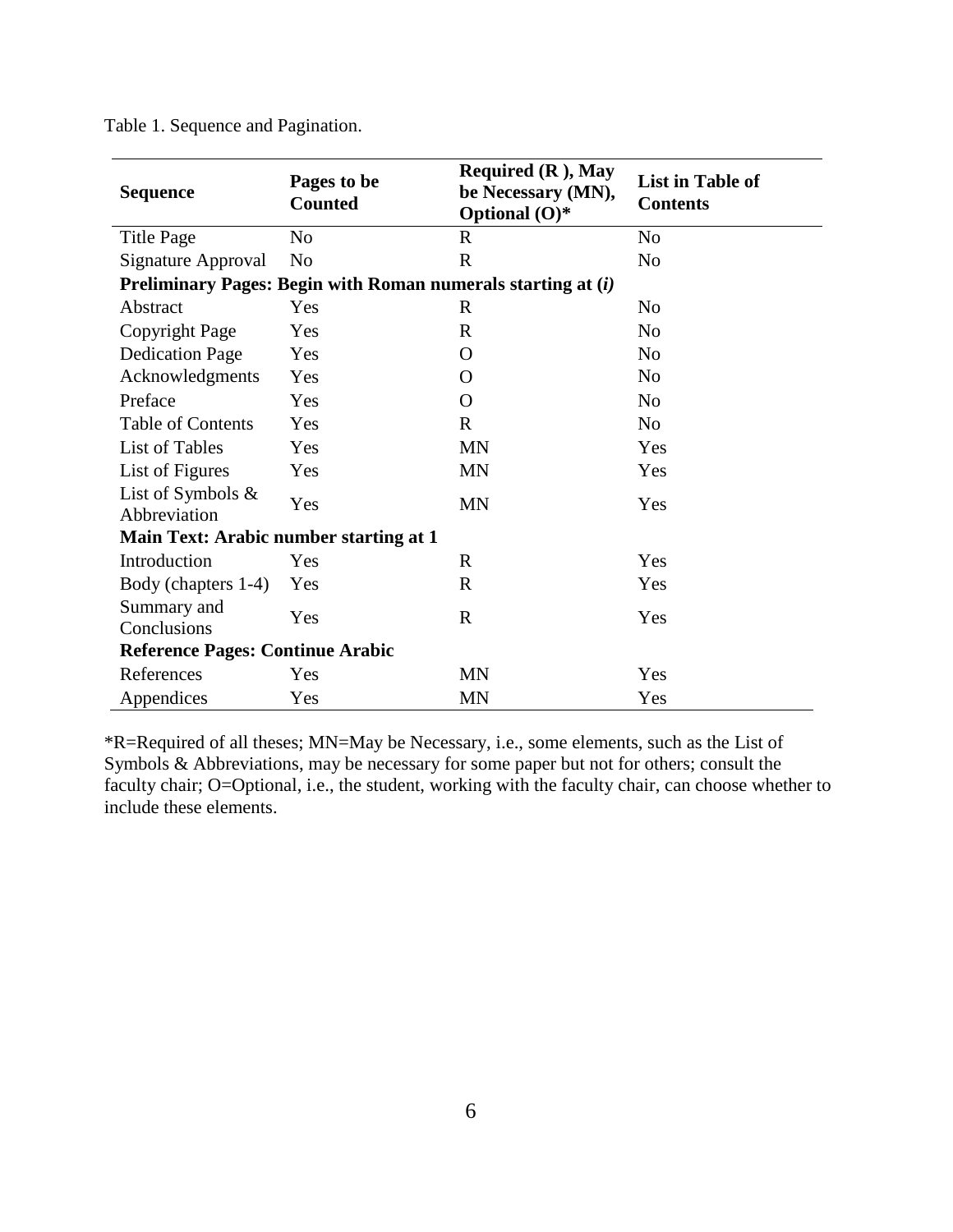# **PRELIMINARY PAGES**

### **Title Page**

- 1. Place the title on the 4th line
- 2. Type the centered title in CAPITAL LETTERS.
- 3. Skip 2 lines and center type "By".
- 4. Skip 2 lines and center type the student's name as it will appear on the diploma.
- 5. Skip 10 lines and center type "SCHOLARLY PROJECT".
- 6. Skip 2 lines and type, centered and single-spaced:

Submitted to Northern Michigan University In partial fulfillment of the requirements For the degree of

- 7. Skip 2 lines and type centered in "DOCTORATE IN NURSING PRACTICE".
- 8. Skip 2 lines and type, centered, "School of Nursing".
- 9. Skip 2 lines and type, centered, the month and year in which the manuscript is completed.
- 10. This page should not have a page number

### **Signature Approval Form:**

A template of the Signature Approval Form may be obtained via email from Melissa Romero, Graduate Program Director. The form included within the manuscript should include the project title, the student's name and the names for the faculty chairperson, reader(s), and department head. This page should NOT have a page number. The form should be signed electronically by all parties.

**Abstract**: Number this page with the Roman numeral "i' centered at the bottom of the page

- 1. Type "ABSTRACT" centered at the top of the page.
- 2. Double-space and type, centered, the title of the scholarly project in CAPITAL LETTERS.
- 3. Double-space and type, centered, the word "By."
- 4. Double-space and type, centered, author's full name as it will appear on diploma.
- 5. Double-space and type, left-justified and double-spaced, the text of the abstract.
- 6. Include in the abstract a statement of the problem, a description of the methods, and the major findings of the project.
- 7. The abstract must not exceed one page or include any figures.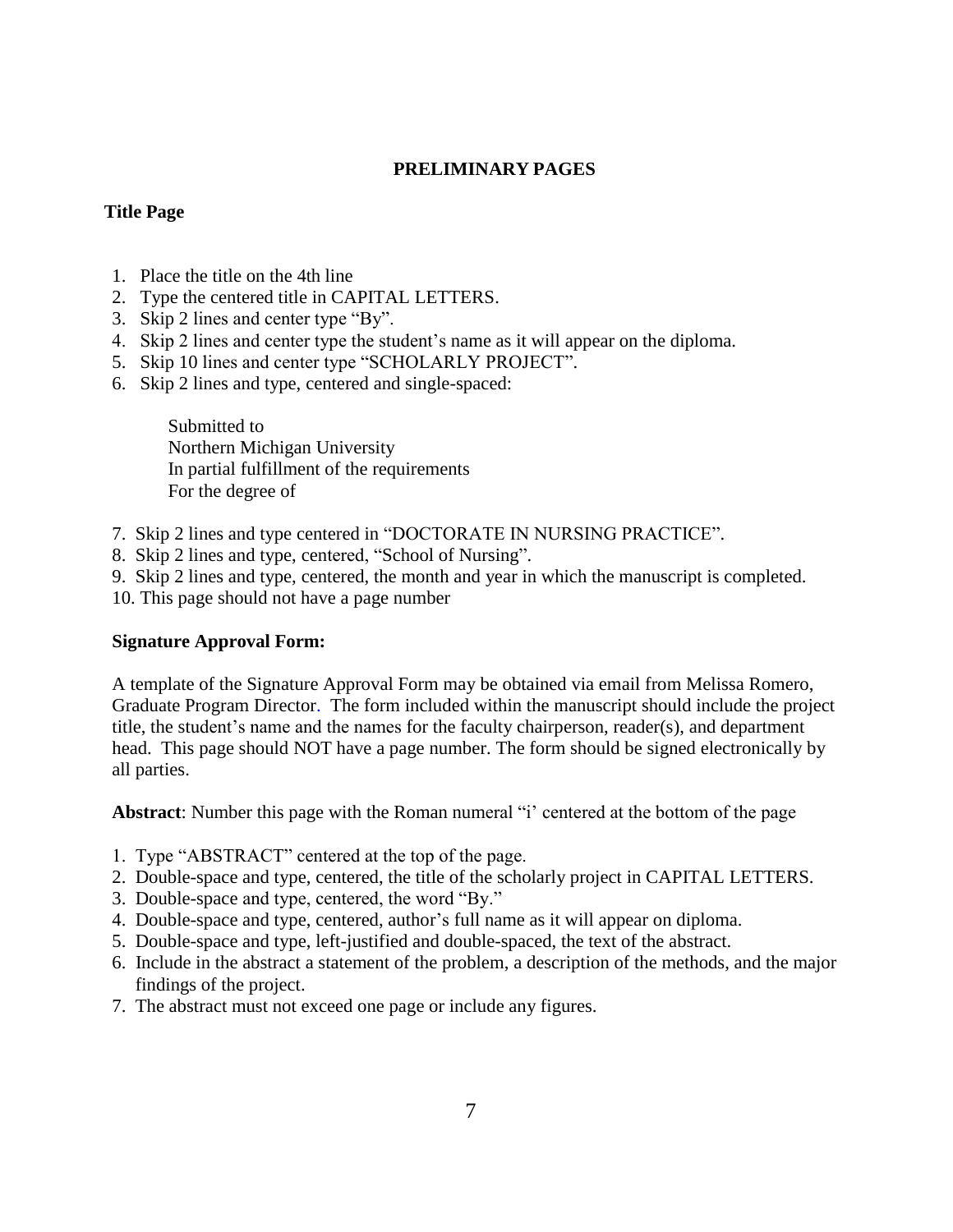# **Copyright Page**

Number this page, centered at the bottom with the Roman numeral "ii". The copyright statement is placed anywhere on its own page using the author's legal name and the date of acceptance of the manuscript. Please see copyright format example in this guidebook.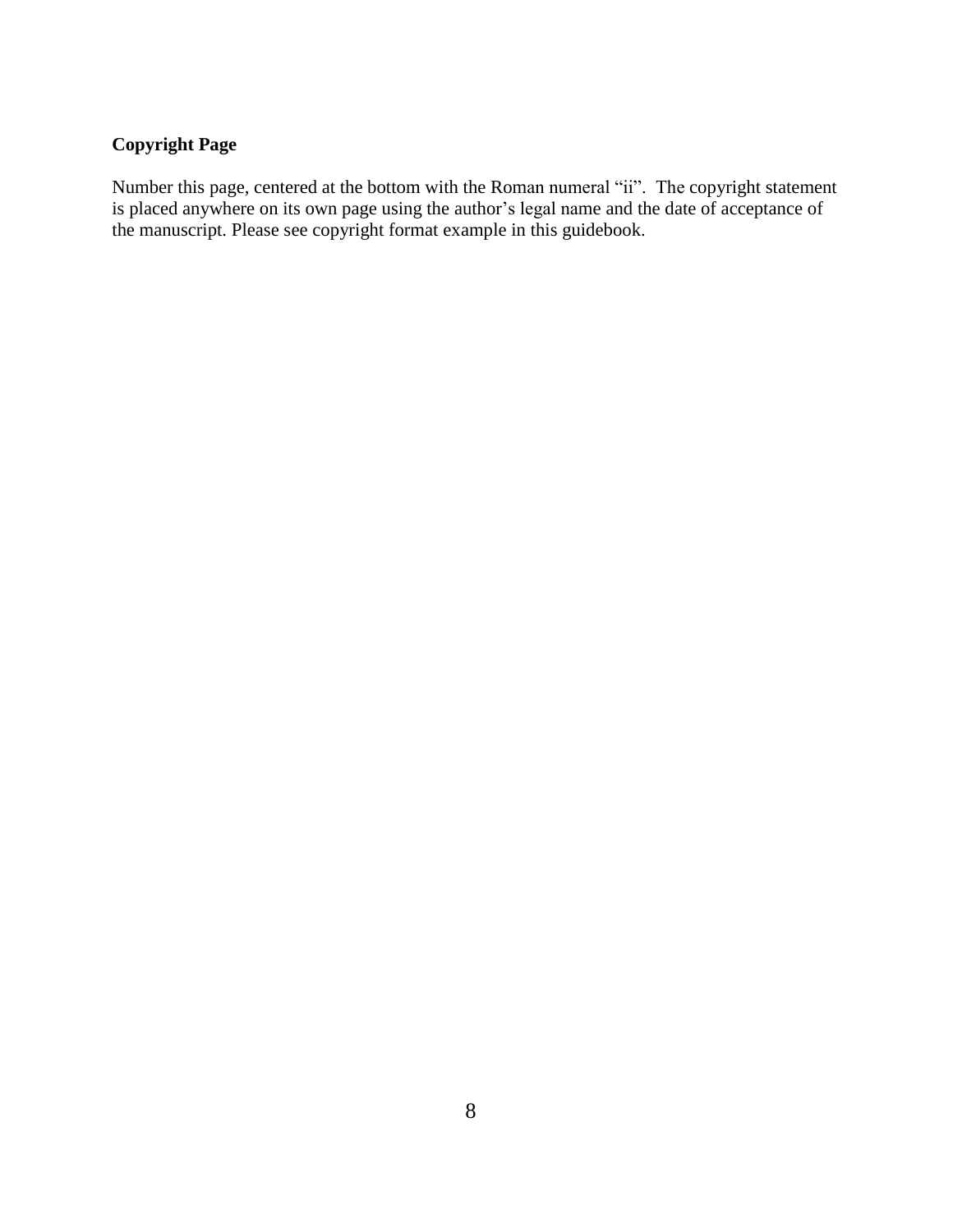**Dedication Page**: (optional–use Roman numerals if included). The dedication page should be brief with text centered on the page.

**Acknowledgments Page**: (optional– use Roman numerals if included):

- 1. Type "ACKNOWLEDGMENTS" centered at the top of the page.
- 2. Begin the text, left-justified, and double-spaced.

**Preface** (optional– use Roman numerals if included).

- 1. Type "PREFACE" centered on the first line of the page.
- 2. Begin the text, left-justified and double-spaced.

**Table of Contents:** (number this page with a Roman numeral). Use leading periods between the end of the page or subsection title, and the page number.

- 1. Type "TABLE OF CONTENTS" centered at the top of the page.
- 2. Skip a space and begin the listings.
- 3. Single-space each left-justified listing and double-space between entries.
- 4. The titles of the chapters or sections and subdivisions should be listed. Titles must be worded exactly as they appear in the body of the paper.
- 5. No material preceding the Table of Contents is listed in it.

List of Tables: (number this page with a Roman numeral if used). Use leading periods between the table title, and the page number.

- 1. Type "LIST OF TABLES" centered at the top of the page.
- 2. Skip a space and begin the entries.
- 3. Single-space each left-justified listing and double-space between entries.
- 4. The "List of Tables" lists the table title only, as it appears in the text.

**List of Figures:** (number this page with a Roman numeral if used). Use leading periods between the figure title, and the page number. Use the format described above for List of Tables.

**List of Symbols or Abbreviations:** (number this page with a Roman numeral if used). Use the format described above for List of Tables.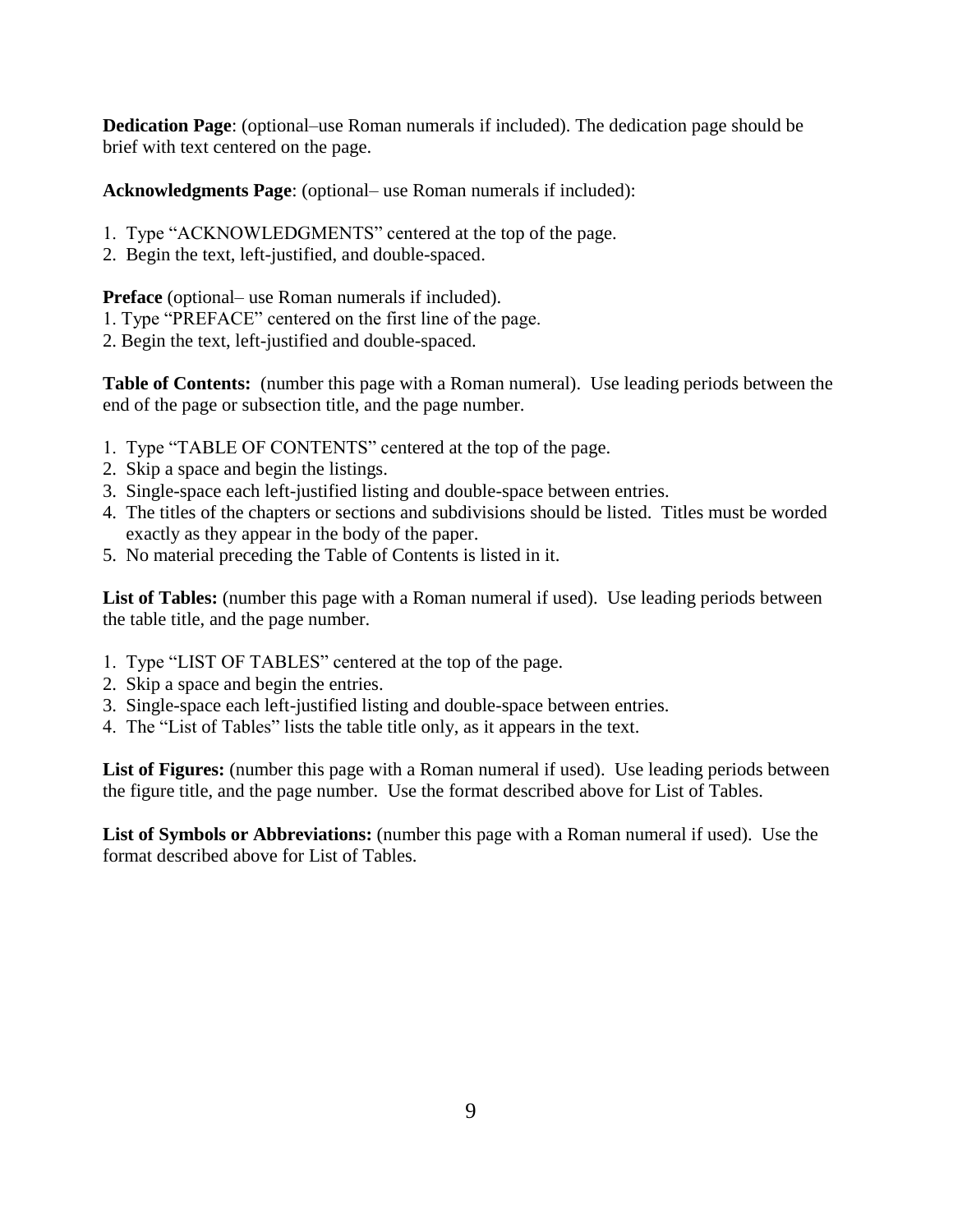# **Body of the Manuscript**

Number all subsequent pages with Arabic numbers at the top right corner of each page.

- 1. Type the full title of the paper centered (not in bold) at the top of the page.
- 2. On the next line type **Chapter One**
- 3. On the next line begin typing the double-spaced text.
- 4. This chapter should contain a brief statement of the investigated problem.
- 5. The body of the manuscript includes all of the divisions and subdivisions in a format identical to that specified in the Table of Contents.
- 6. Subsequent chapters should begin on separate pages; sub-sections should not be placed on separate pages.

**Chapter Four:** This section is the last major chapter of the text.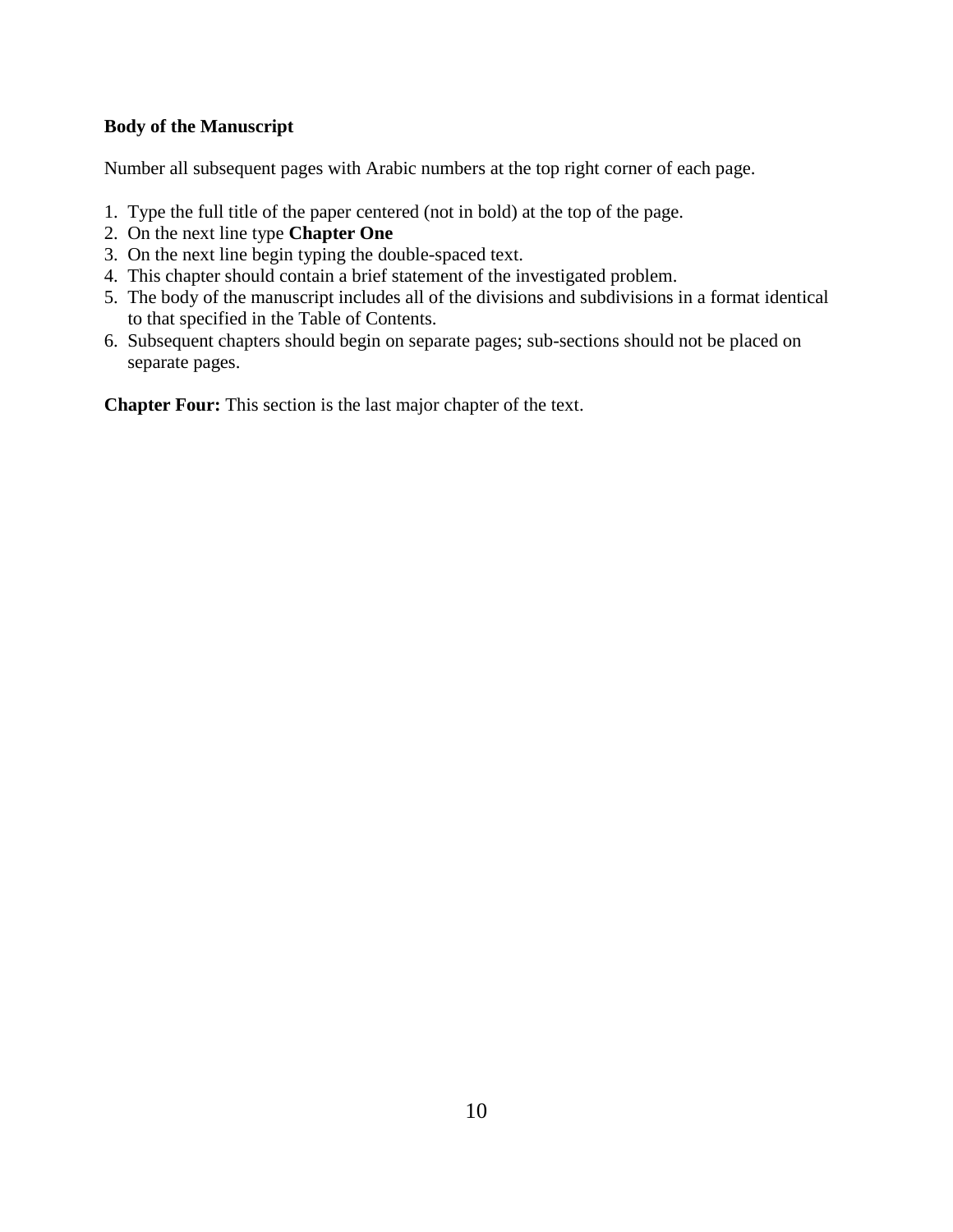# **References**

**Reference Material** (number pages with Arabic numerals consecutively).

- 1. Any manuscript that uses other works, either in direct quotation or by reference, must contain a list of these sources. The list of references is double-spaced.
- 2. For the reference page, type "References" centered. The reference page should use APA 6<sup>th</sup> edition style
- 3. On the next line begin the list of references in alphabetical order.

**Appendices** (number pages with Arabic numerals consecutively if used)

- 1. Students will use Appendices to provide supplemental material.
- 2. Appendices must meet paper, font, and margin requirements.
- 3. To format the first appendix type "Appendix A" centered at the top of the page, on the next line type the title of the appendix.
- 4. On the next line include the content material.
- 5. For subsequent appendices, on the next page type "Appendix B", "Appendix C", etc., centered at the top of the page. Each appendix starts on a new page with the appendix letter and title at the top of the page.

**Tables and Figures** (number pages consecutively if used)

1. The word "Table" refers to tables only. The word "Figure" designates all other material used in the body of the paper and in the appendices, including charts, graphs, maps, photographs, plates, drawings, recording discs, and diagrams.

a. Give every figure or table a number and a legend, a descriptive title that is generally one sentence of text.

b. The number and legend of a table are placed *above* the top line of the table.

c. The number and legend of a figure are placed *below* the bottom of the figure.

d. The legends as they appear with the tables and figures must be identical with their listing in the preliminary pages.

e. Tables and figures are numbered in separate series, and each table and figure has a unique consecutive number in its own series.

f. The page on which the table or figure appears is numbered consecutively with the main text.

g. Tables and figures may be inserted close to the text that they illustrate, or they may be placed in appendices.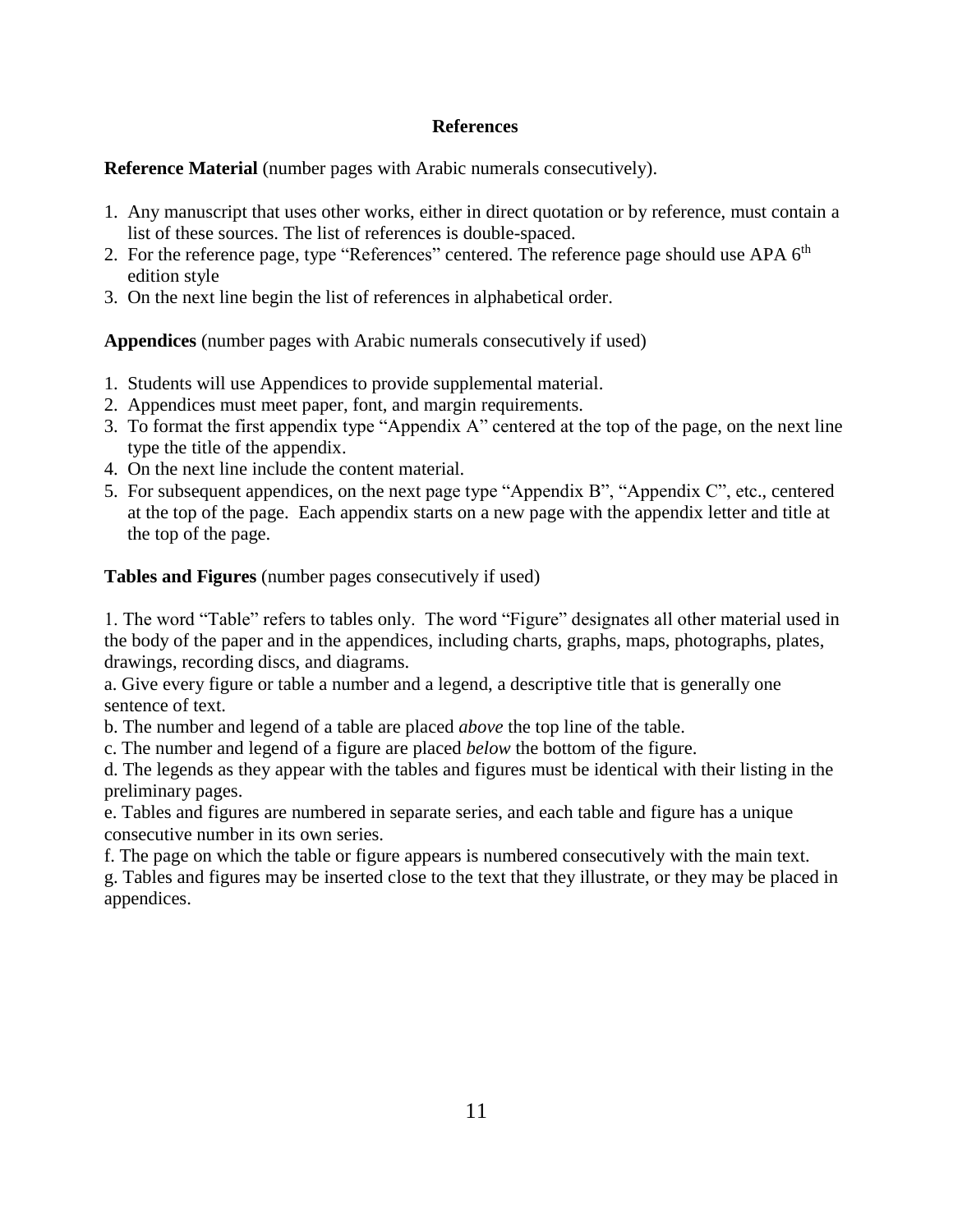# **PLAGIARISM AND USE OF COPYRIGHTED MATERIAL**

Plagiarism is defined in the Merriam-Webster's dictionary as "…to steal and pass off (the ideas of words) of another as one's own…". It is the responsibility of the student to avoid plagiarism and the responsibility of the departmental faculty to assure that the thesis work is original. All suggestions of plagiarism will be investigated, and, if guilty, students will be penalized. A discussion of plagiarism and of proper use of citations can be found on the NMU Writing Center site: <http://www.nmu.edu/writingcenter/> Any writer not familiar with the problem of plagiarism and the penalties that follow from its use should consult the *NMU Student Handbook*.

If a student quotes extensively from copyrighted material, the student is required to obtain permission from the author or publishers. Copies of the permission for use of copyrighted materials must be submitted as an appendix in the manuscript. Since obtaining permission is often a lengthy process, students should begin obtaining copyright releases as soon as they decide to use the material. Students can often save themselves this effort by avoiding lengthy quotations that require copyright release.

# **USE OF REPRINTS**

Reprints may be used in the body of a manuscript if the student is the primary author, that is, the student must have had primary responsibility for the project as well as the preparation and the editing of the manuscript used for the reprint. Such reprints, if used, must constitute only a subsidiary part of the paper. Using reprints as part of the paper must be approved by the student's faculty chair and committee. Some discussion of the reprint(s) must occur within the body of the manuscript. If the reprinted material is copyrighted, the student has the responsibility to secure permission to use this material.

### **HUMAN SUBJECT USE**

If humans were used as subjects in the project that is described in the paper, a copy of the approval for that use from the Human Subject Research Review Committee must be included as an appendix within the manuscript.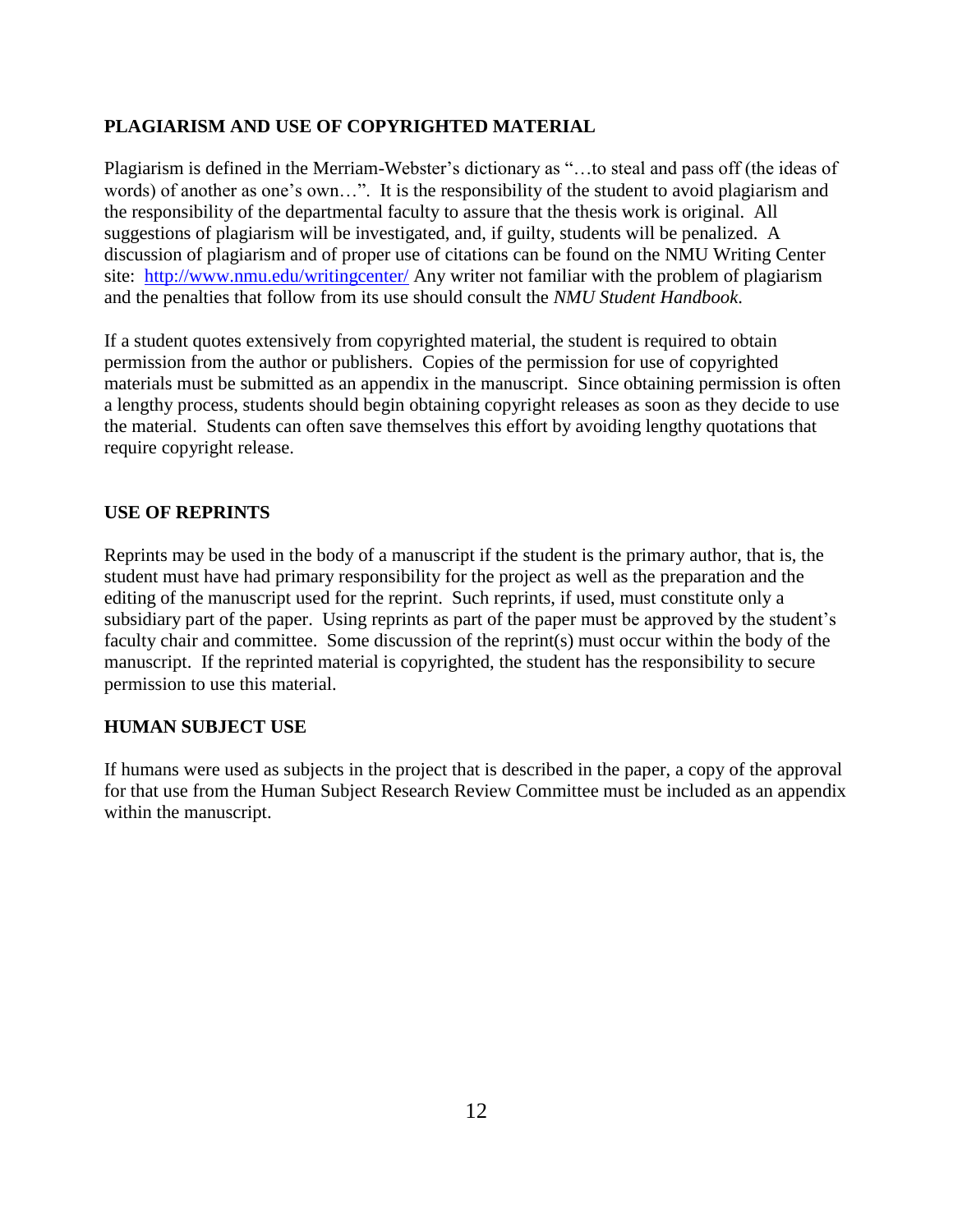# *(SAMPLE TITLE PAGE)*

#### VARIOUS METHODS AND PROCEDURES FOR IMPALING VAMPIRES

By

Abraham Van Helsing, IV

# SCHOLARLY PROJECT

Submitted to Northern Michigan University In partial fulfillment of the requirements For the degree of

# DOCTORATE IN NURSING PRACTICE

School of Nursing

May 2018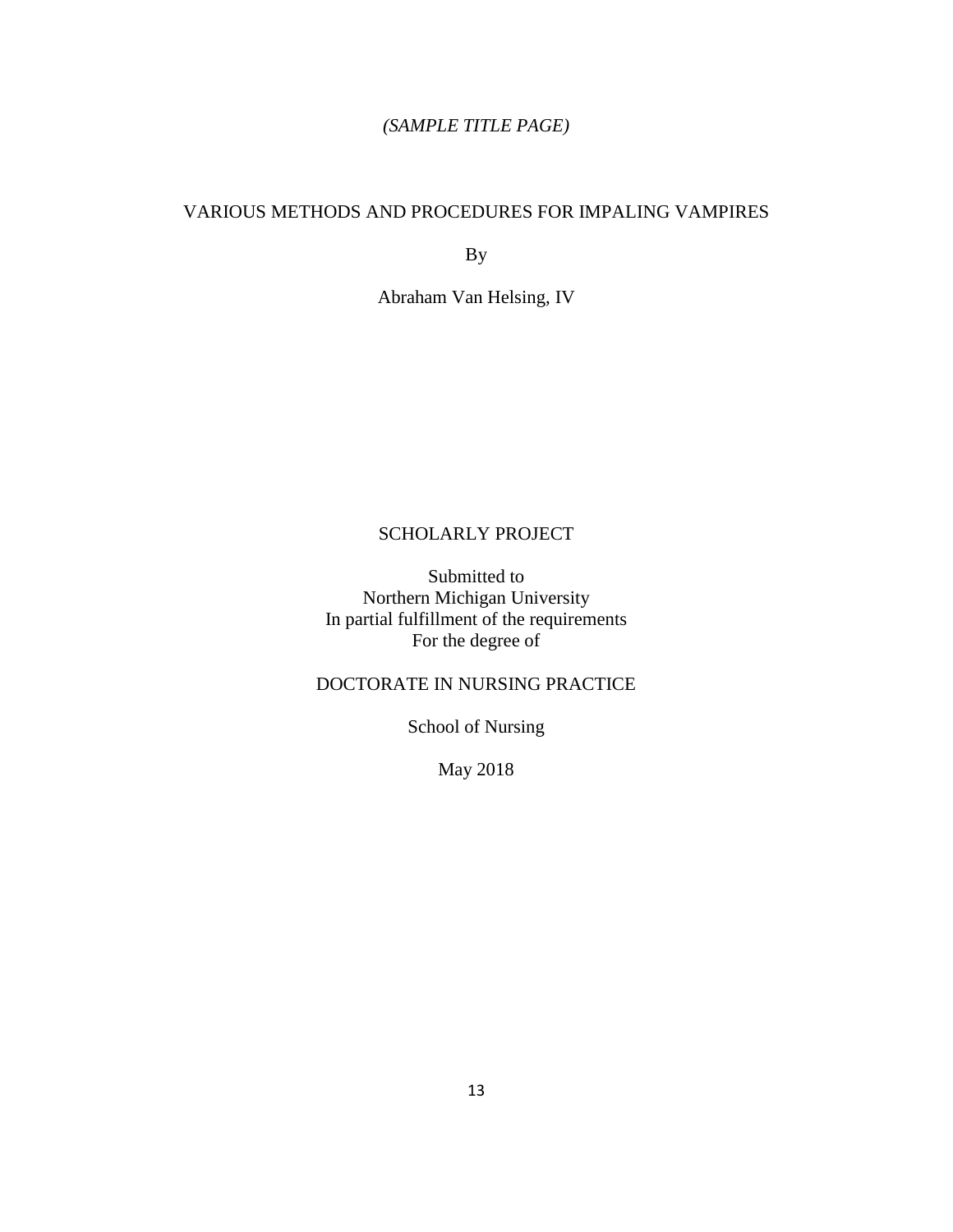# *SAMPLE SIGNATURE APPROVAL FORM* SIGNATURE APPROVAL FORM

# VARIOUS METHODS AND PROCEDURES FOR IMPALING VAMPIRES

This DNP Scholarly Project by Abraham Van Helsing, IV is recommended for approval by the student's Faculty Chair, Committee and Department Head in the School of Nursing

| <b>Committee Chair:</b>   | Date |
|---------------------------|------|
|                           |      |
| <b>First Reader:</b>      | Date |
| Second Reader (optional): | Date |
| Department Head:          | Date |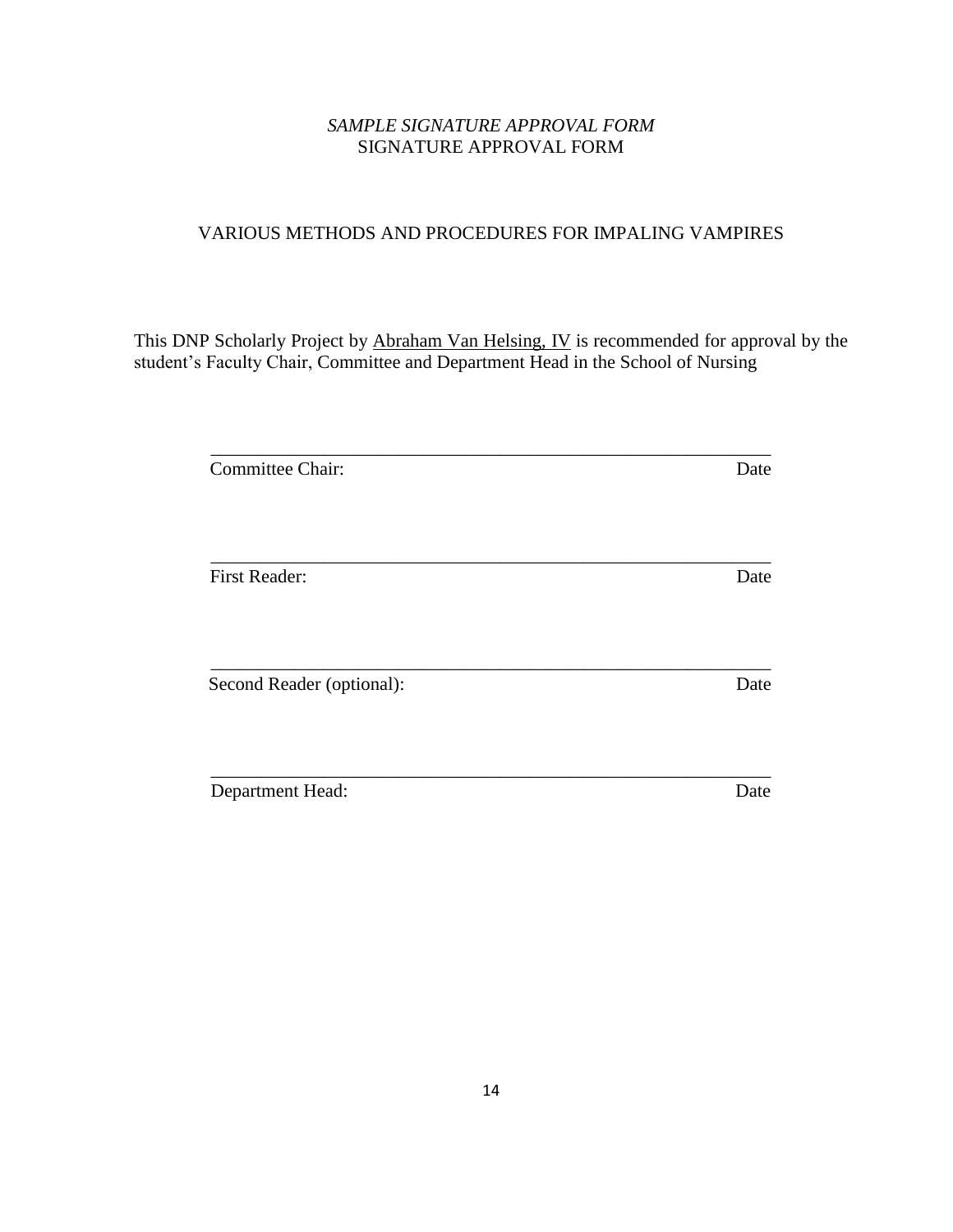#### *(SAMPLE ABSTRACT)* ABSTRACT

#### VARIOUS METHODS AND PROCEDURES FOR IMPALING VAMPIRES

By

#### Abraham Van Helsing, IV

Throughout the history of mankind various methods have been used to rid the world of vampires, otherwise known as *nosferatu*, the undead, Code V situations, and other designations. These methods have ranged from the primitive impalement with wooden stakes and decapitation, through sprinkling with holy water, exposure to sunlight, and, most recently, penetration with graphite "dum-dum" bullets fired from special automatic weapons. This study surveys the currently available methods of destroying vampires and evaluates the positive and negative aspects of each method of elimination. The methods used to evaluate each of the methods of vampire destruction are . . . .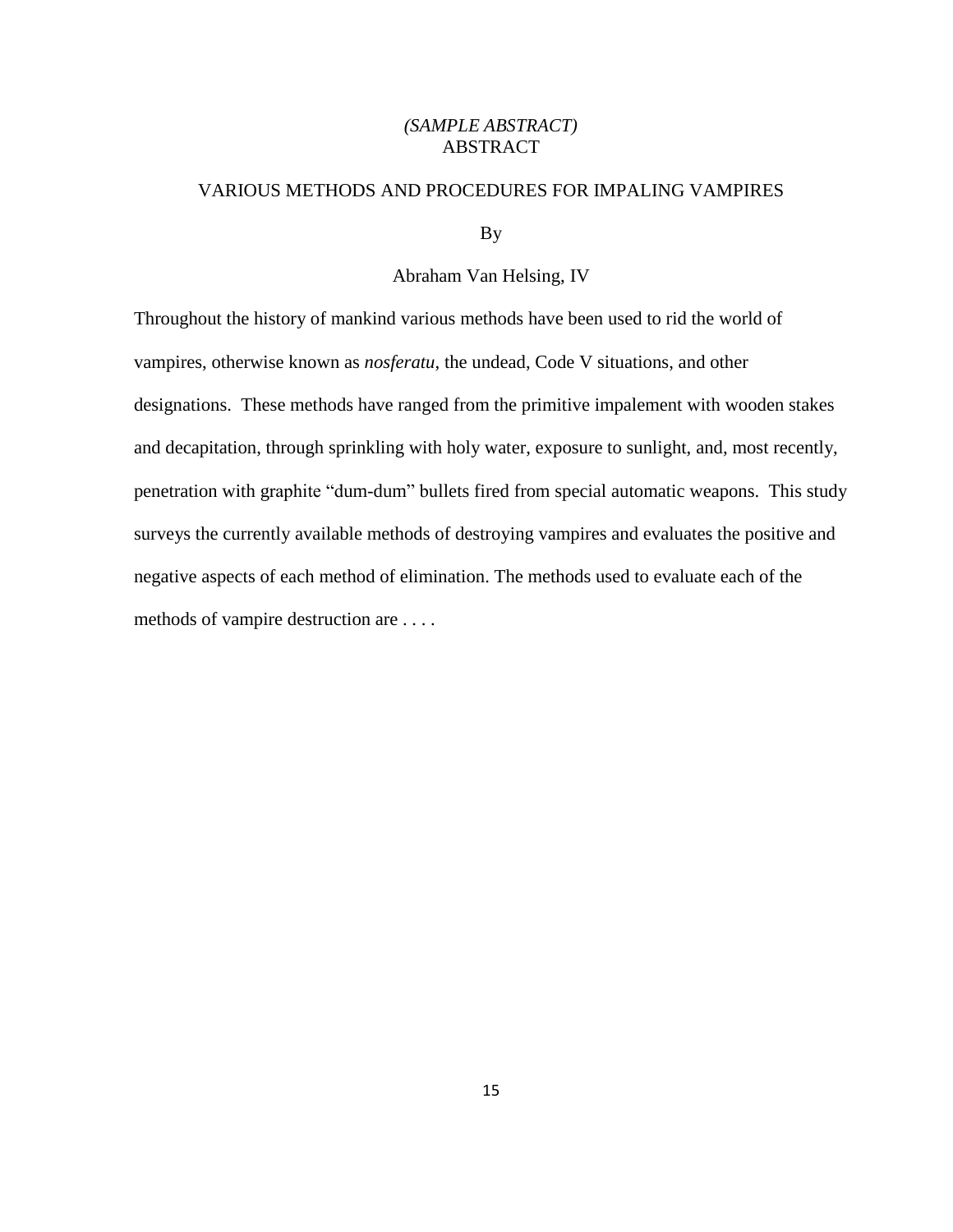# *(SAMPLE COPYRIGHT PAGE)*

Copyright by

# ABRAHAM VAN HELSING, IV

March 30, 2018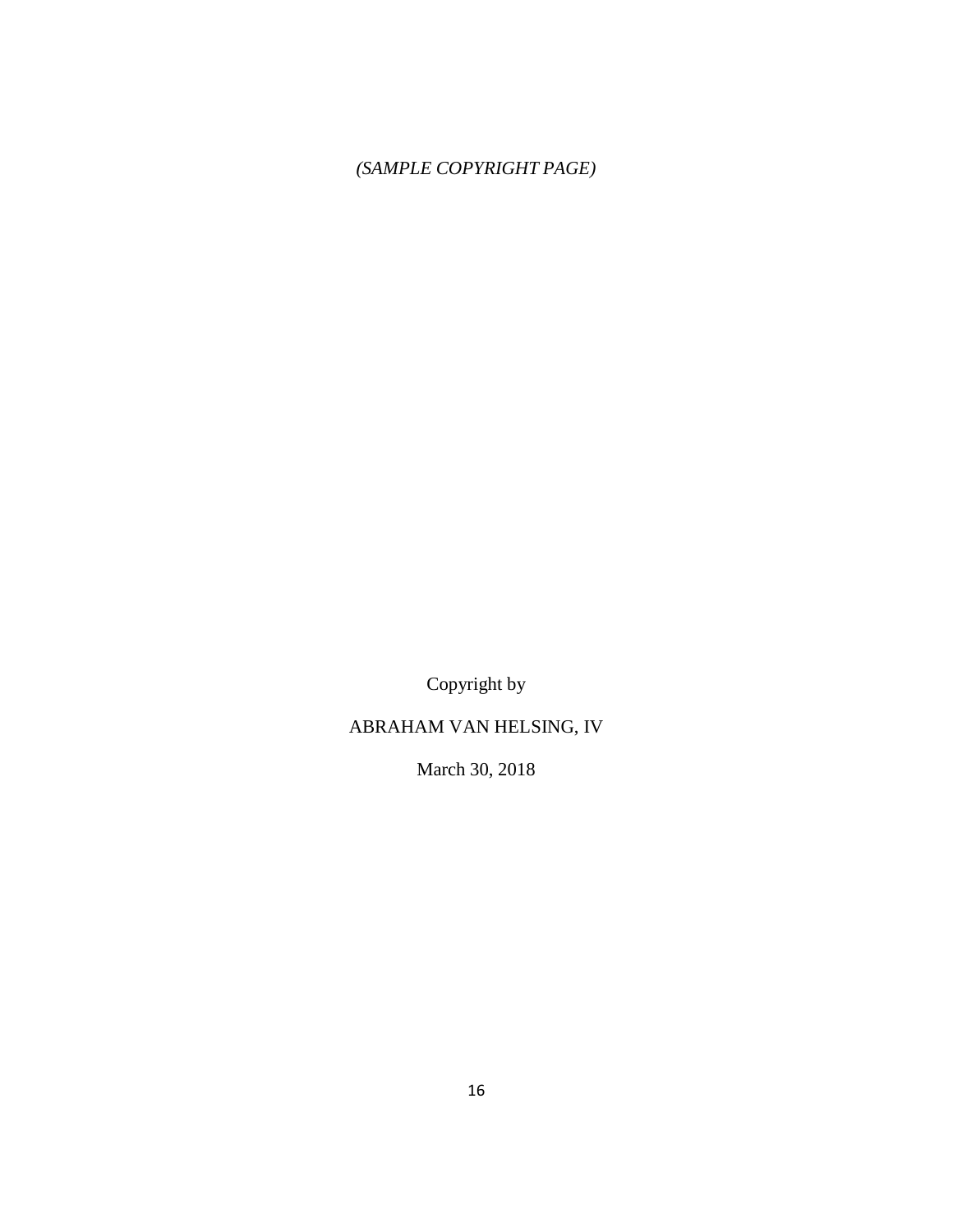# *(Sample Dedication Page)*

# DEDICATION

This scholarly project is dedicated to my wife, Isabella Smith, and to my parents, Drs.

Abraham and Victoria Van Helsing, III.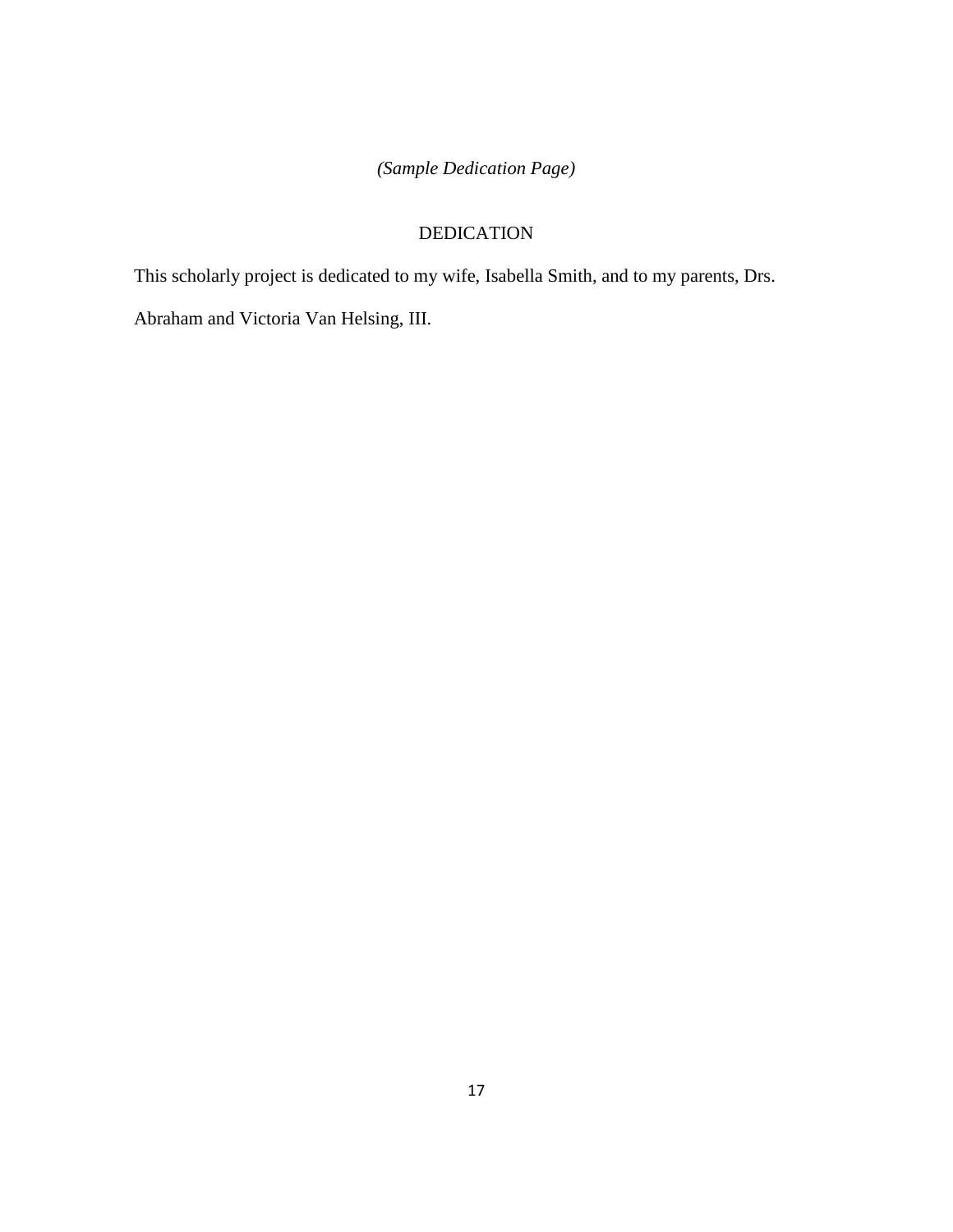#### *(SAMPLE ACKNOWLEDGMENTS PAGE)* ACKNOWLEDGMENTS

The author wishes to think his thesis director, Dr. Marcie Saberhagen, for her extensive advice and support; Dr. Lance Humboldt, who first suggested and discussed the topic; the staff at Olson Library, especially Dr. Percival White in Interlibrary Loans; and his wife Isabella for her financial support. Without the help of these people, this project could not have been completed.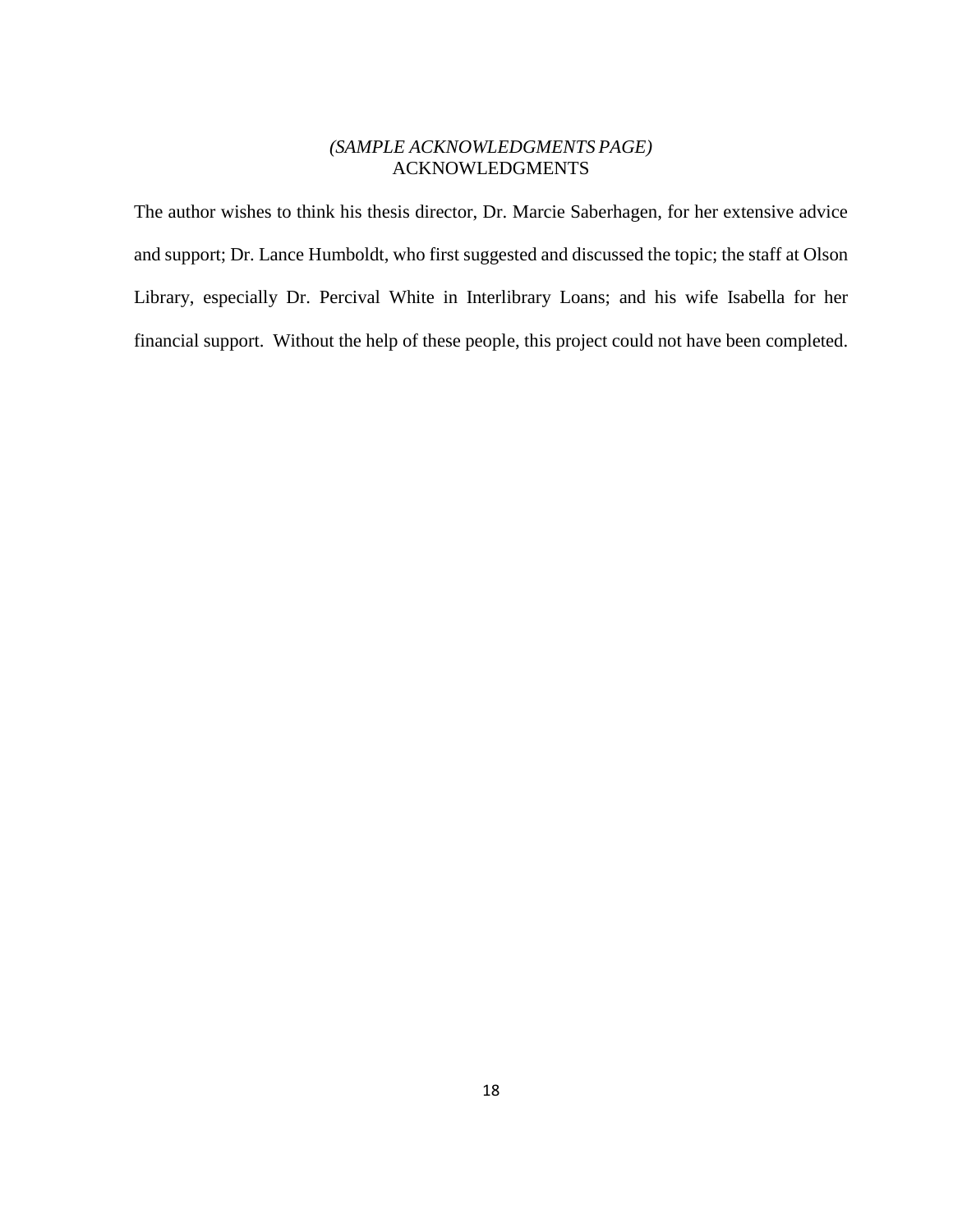# PREFACE

The costs covered in this project has been underwritten by grants from various organizations, including….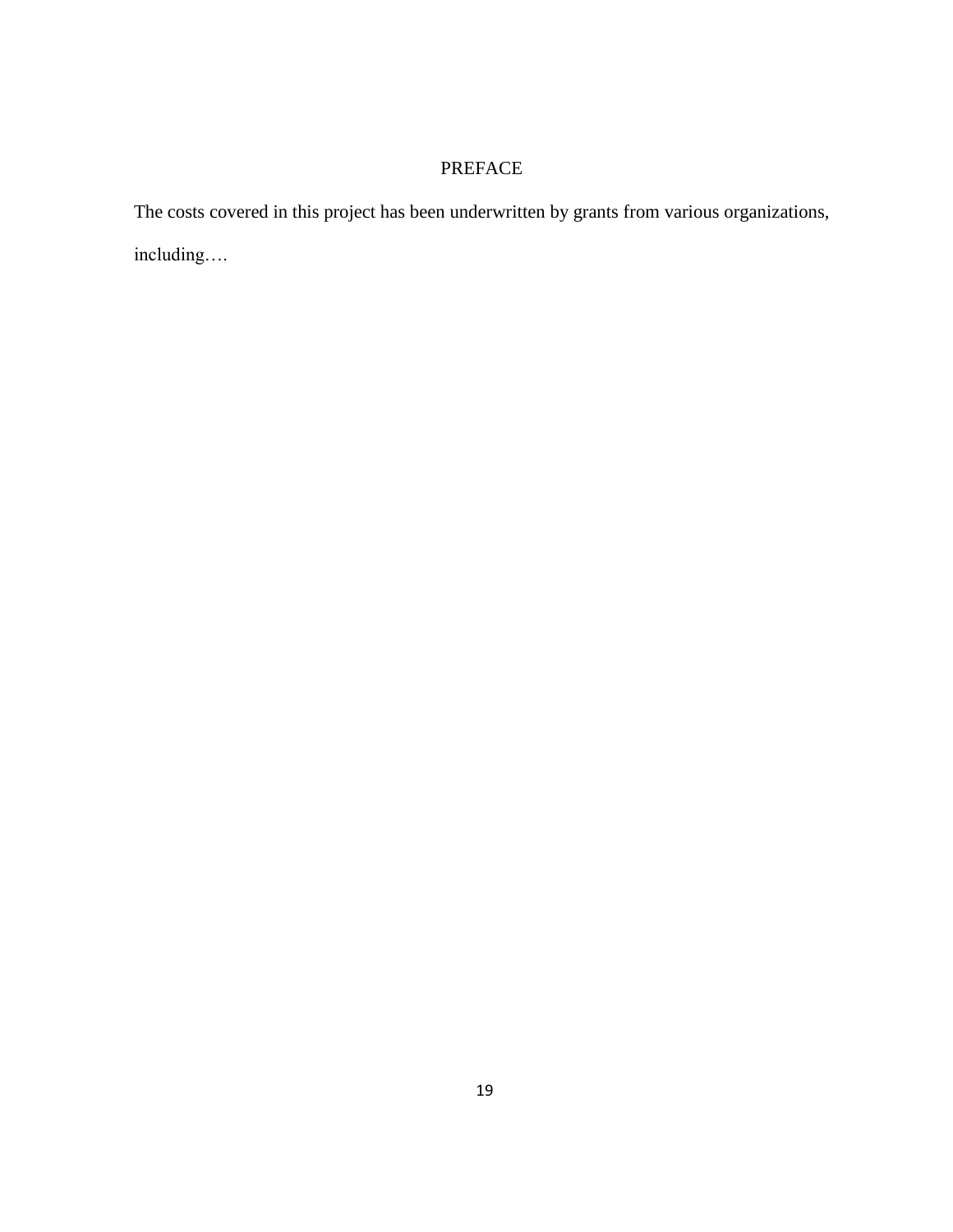# $(SAMPLE\ TABLE\ OF\ CONTENTS)\label{thm:ex1}$  TABLE OF CONTENTS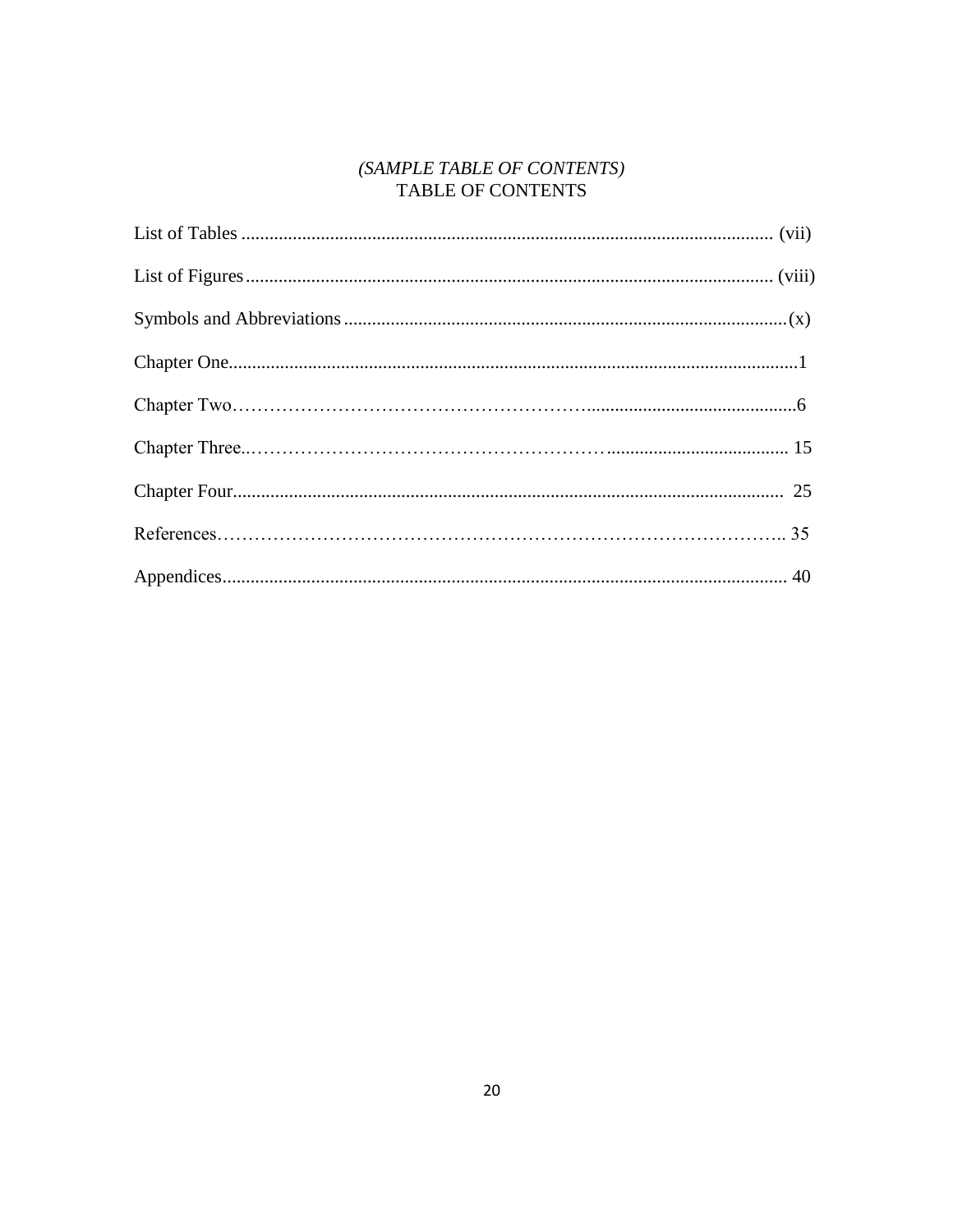#### *(Sample List of Tables)* LIST OF TABLES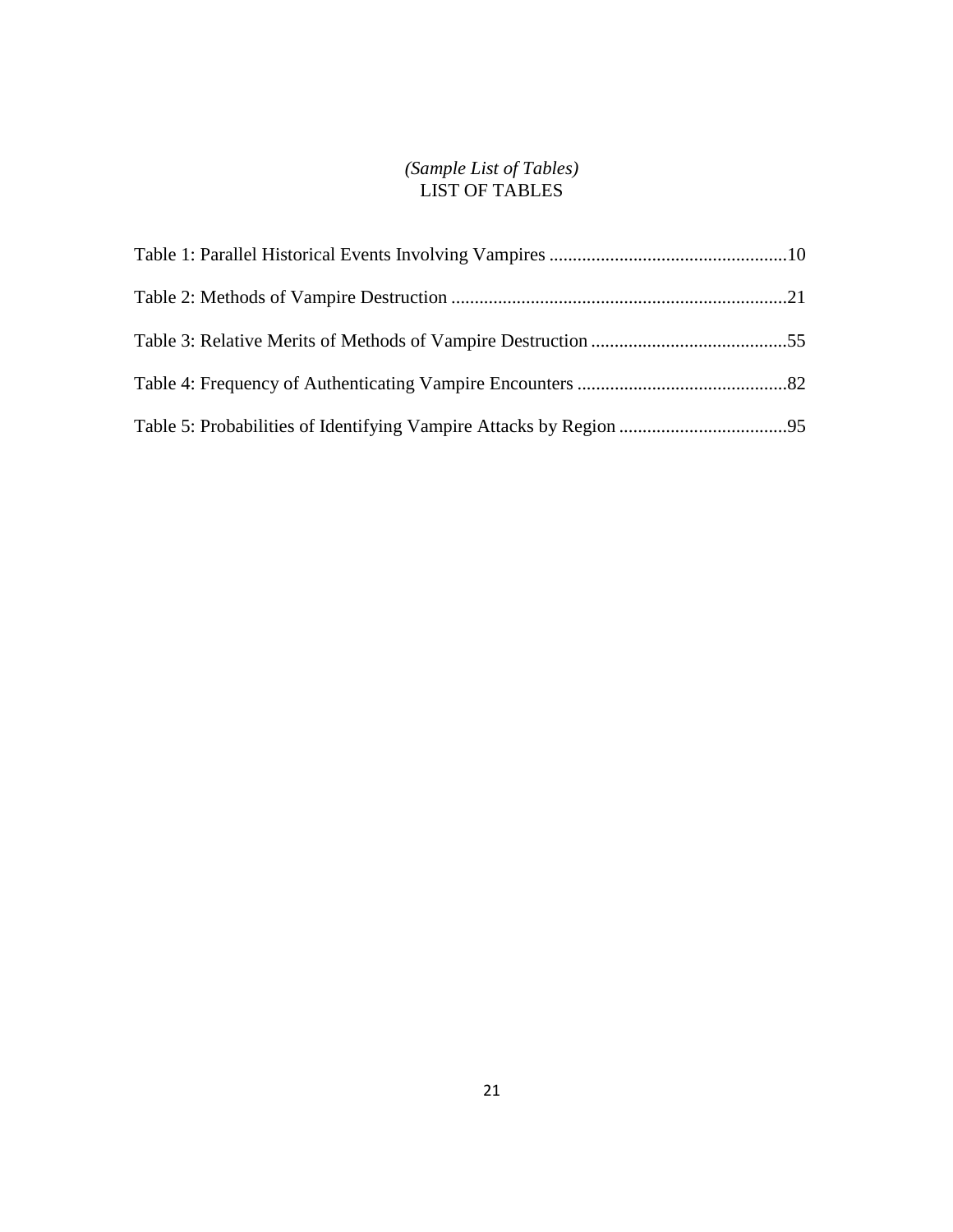# *(SAMPLE LIST OF FIGURES)* LIST OF FIGURES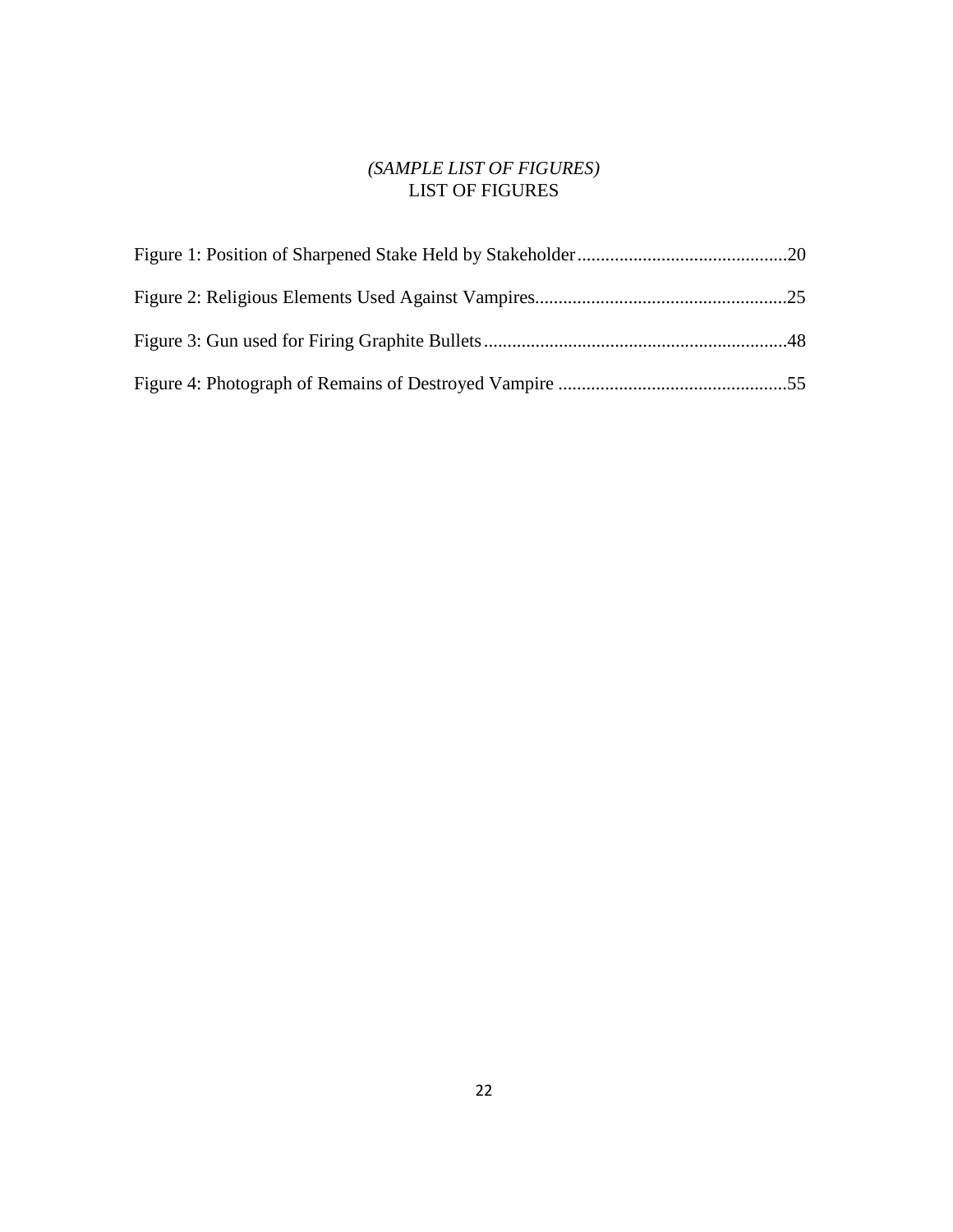# *(SAMPLE FIRST PAGE OF PAPER TEXT)*

Full Title of Scholarly Project

#### **Chapter One**

 This line begins the chapter one of the text of the manuscript. This section should include all of the divisions and subdivisions of the text in a way that exactly matches the divisions listed in the Table of Contents. The text is double-spaced throughout and uses  $6<sup>th</sup>$  edition APA format.

 Paragraph divisions may be indicated by indenting the first line. Major divisions, such as subsequent chapters, should begin on a new page.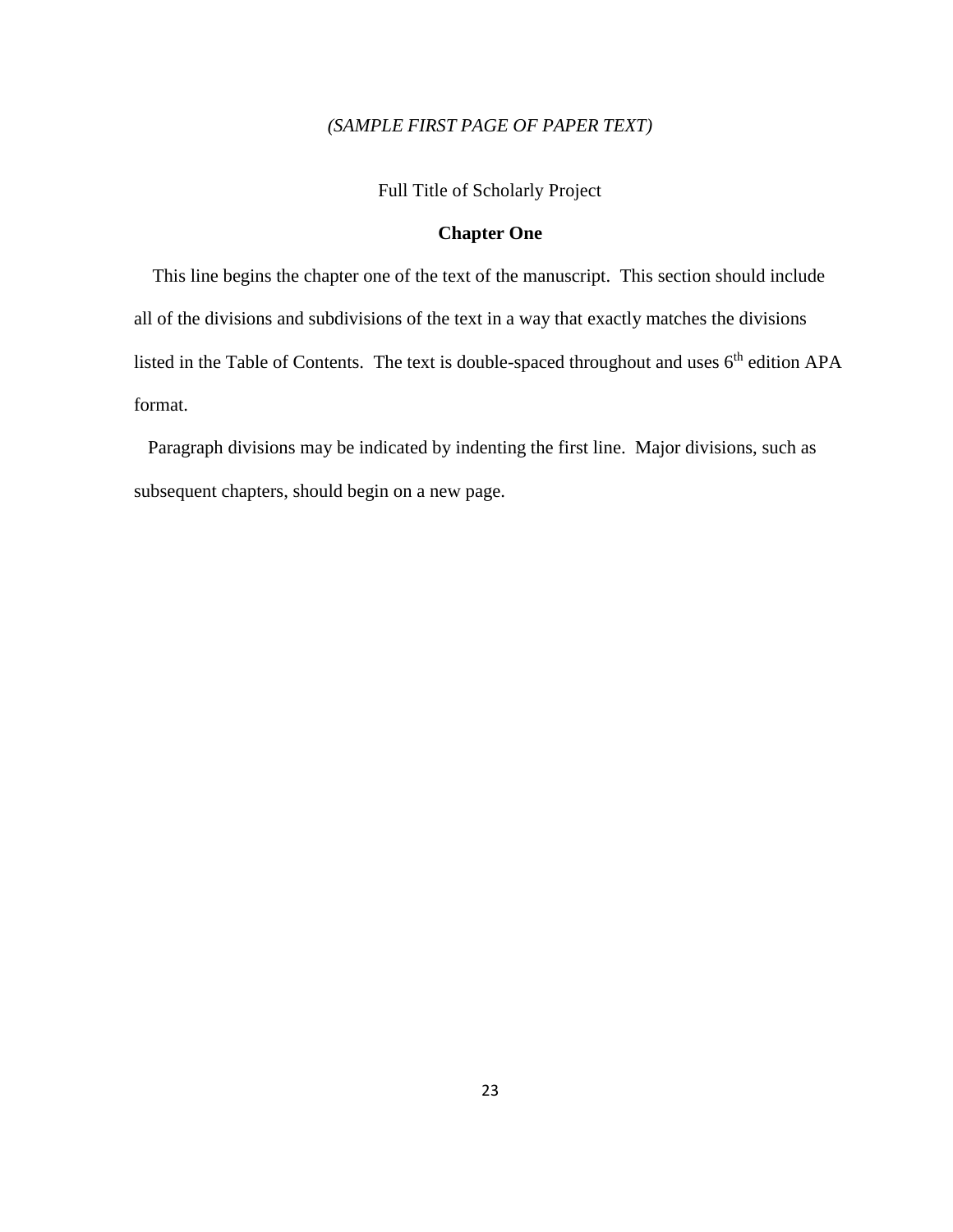# *(SAMPLE CHAPTER FOUR)*

# **Chapter Four**

 This section, the last major chapter of the text, is double-spaced throughout. Paragraphs may be separated by indenting, to format the body of the manuscript.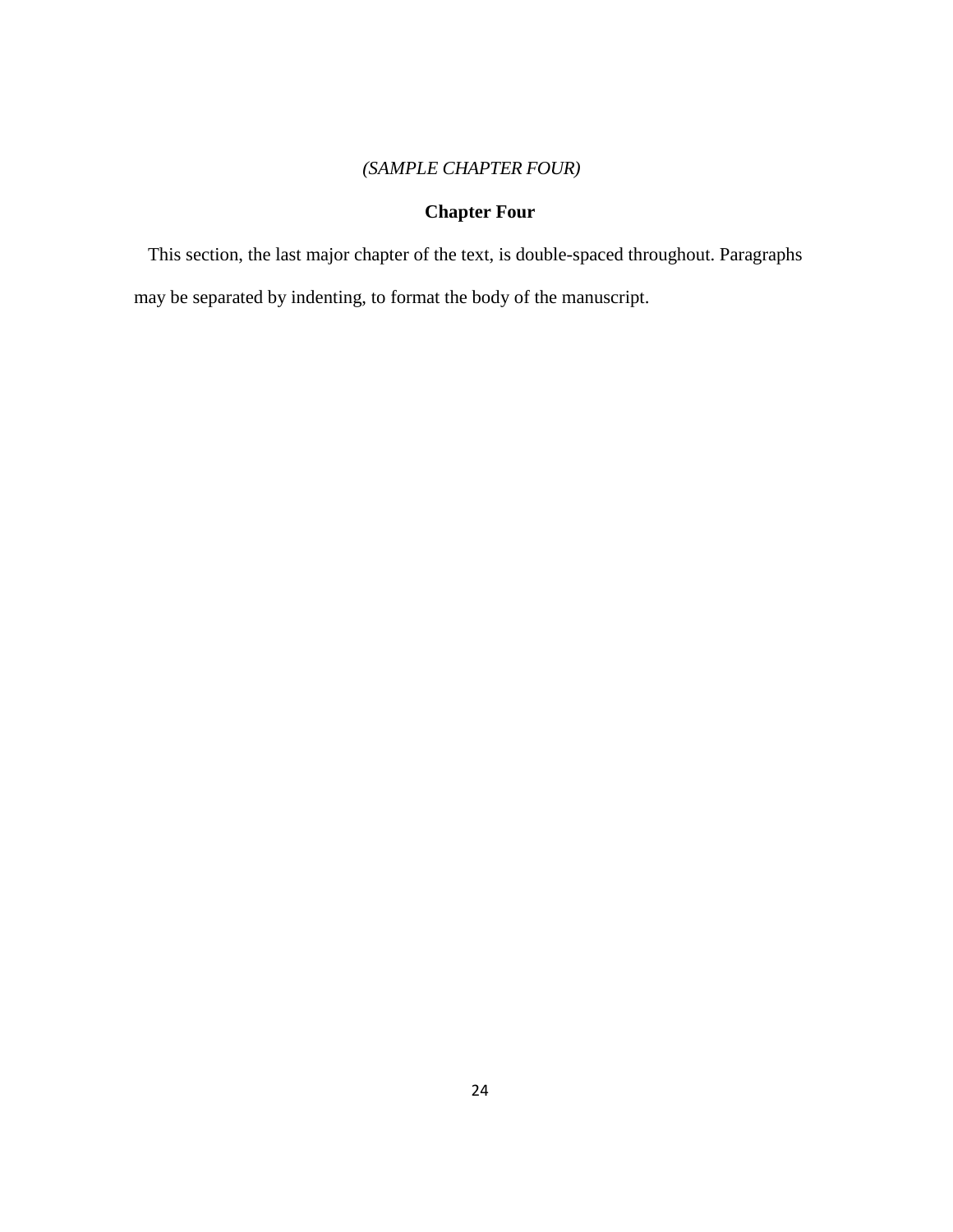# *(SAMPLE REFERENCE LIST)*

#### References

Angstrom, R. (1968). *Vampires of used car lots*. New York: Some Person Press.

VanSclezzle, E. (2010). Ways to mislead a vampire: New methods of approach. *Journal of* 

 *Applied Paranormal Investigation, 4*(12), p. 231-33.